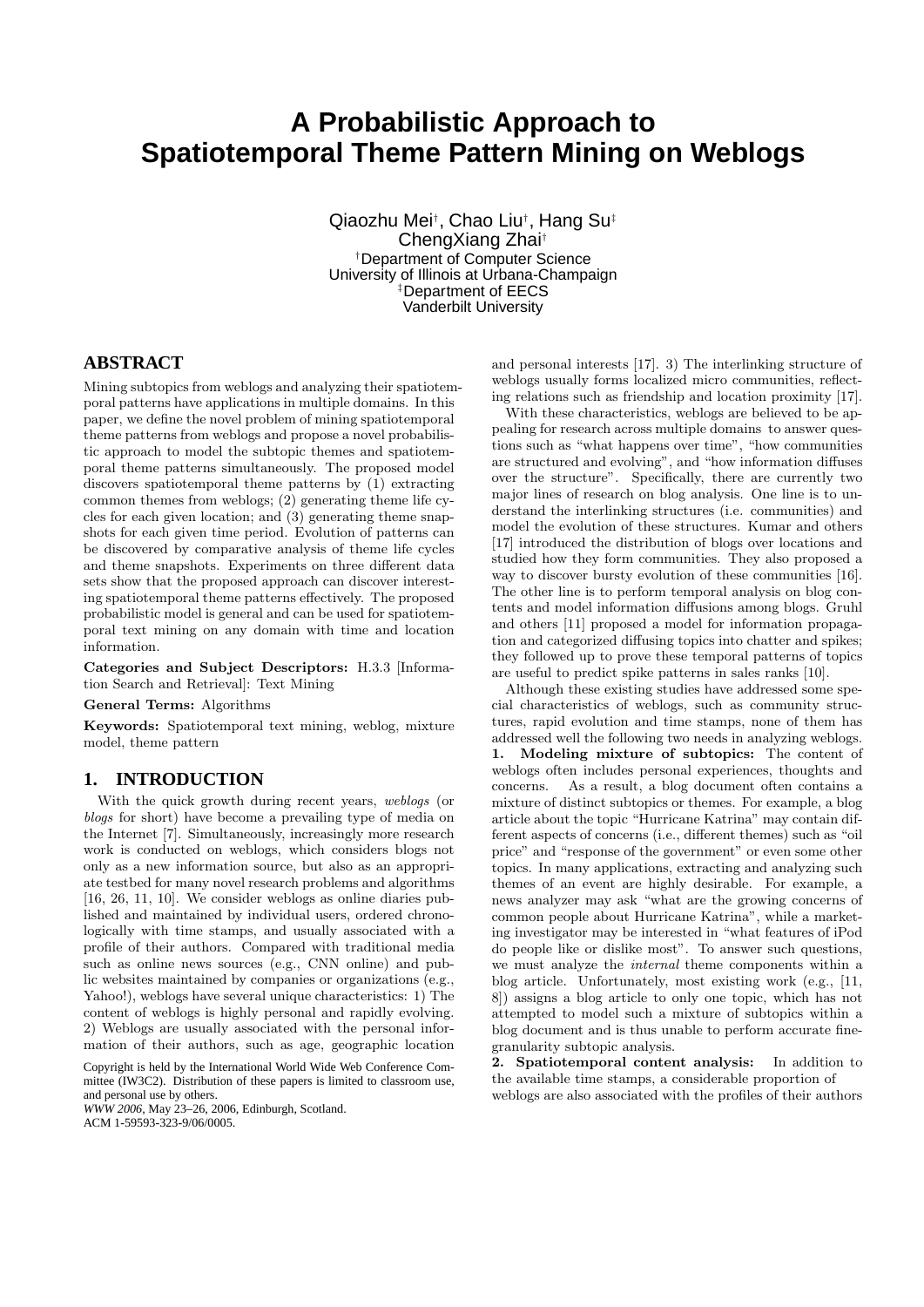which provide information about their geographic locations. In general, the content information of weblogs may be related with or depend on both the time stamp of the article and the location of its author. For example, when analyzing the spikes of topics, it is very likely to have a considerable gap of time between the spikes of discussion on the new book "Harry Potter" in England and in China. Therefore, using the average temporal pattern of the book discussion to predict the sales in a specific location would not be reasonable. The public opinions may also be location-dependent. For example, people outside the United States may be concerned more about "shipping price" and "repair warranty" of IBM laptops than those inside the United States, and the public responses and concerns of Hurricane Katrina may appear differently between Louisiana and Illinois.

Due to the inherent interaction of the content of weblogs with both time and location, it is highly desirable to analyze weblogs in a temporal and spatial context. Indeed, many interesting questions could only be answered by connecting content with time and location and analyzing spatiotemporal theme patterns. For example, a sociologist may ask "what do people in Florida think about the presidential candidates and how do their opinions evolve over time", while a business provider may be interested in comparing the customer responses to their new product from two countries.

Although some previous work (e.g., [17]) has considered temporal and spatial information associated with weblogs, no previous work has addressed well the need for correlating the content, especially the multiple themes within articles, with spatiotemporal information.

In this paper, we study the novel problem of discovering and summarizing the spatiotemporal theme patterns in weblogs. We formally define this problem and propose a novel probabilistic method for modeling the most salient themes from a text collection and their distributions and evolution patterns over time and space. We evaluate the proposed mixture model on three different data sets – collections of blog entries from MSN Space about "Hurricane Katrina", "Hurricane Rita", and "iPod Nano".

The results show that our method can effectively discover major interesting themes from text and model their spatiotemporal distributions and evolutions. The mining results can be used to further support higher level analysis tasks such as user behavior prediction, information diffusion and blogspace evolution analysis.

The proposed method is completely unsupervised and can be applied to any text collection with time stamps and location labels, such as news articles and customer reviews. The method thus has many potential applications, such as (1) Search result summarization: Provide a summary for blogsearch results, which consists of themes, snapshots of spatial distributions of themes, and temporal evolution patterns of themes. (2) Public opinion monitoring: Extract the major public concerns for a given event, compare the spatial distributions of these concerns, and monitor their changes over time. (3) Web analysis: Extract major themes and model the macro-level information spreading and evolution patterns on the blogspace. (4) Business intelligence: Facilitate the discovery of customer opinions/concerns and the analysis of their spatial distributions and temporal evolutions.

The rest of the paper is organized as follows. In Section 2, we formally define the general problem of spatiotemporal

theme pattern discovery. In Section 3, we present probabilistic mixture models to model themes over time and space. We discuss our experiments and results in Section 4. Finally, we discuss related work in Section 5 and conclude in Section 6.

## **2. PROBLEM FORMULATION**

The general problem of spatiotemporal theme pattern discovery can be formulated as follows.

Formally, we are given a collection of text documents with time stamps and location labels,  $C = \{(d_1, \tilde{t}_1, \tilde{t}_1), (d_2, \tilde{t}_2, \tilde{t}_2),$ ...,  $(d_n, \tilde{t}_n, \tilde{l}_n)$ }, where  $\tilde{t}_i$  ∈  $T = \{t_1, t_2, ..., t_{|T|}\}\$ and  $\tilde{l}_i$  ∈  $L = \{l_1, l_2, ..., l_{|L|}\}\$ are the time stamp and location label of document  $d_i$  respectively. Each document is a sequence of words from a vocabulary set  $V = \{w_1, ..., w_{|V|}\}.$ 

In information retrieval and text mining, it is quite common to use a word distribution to model topics, subtopics, or themes in text $[3, 12, 1, 21]$ . Following  $[21]$ , we define a theme as follows:

**Definition 1 (Theme)** A *theme* in a text collection  $C$  is a probabilistic distribution of words characterizing a semantically coherent topic or subtopic. Formally, a theme is represented with a (theme-specific) unigram language model  $\theta$ , resented with a (theme-specific) unigram language model  $\theta$ ,<br>i.e., a word distribution  $\{p(w|\theta)\}_{w\in V}$  s.t.  $\sum_{w\in V} p(w|\theta) = 1$ .

High probability words of such a distribution often suggest what the theme is about. For example, a theme about "oil price" associated with the topic Hurricane Katrina may have high probabilities for words like "oil", "price", "gasoline", "increase", etc. In this definition, we assume that the basic meaningful unit of text is a word, which is generated independently of each other. This definition can be generalized to adopt multi-word phrases as meaningful units.

To model the temporal patterns of themes, we define the concept "theme life cycle" as follows:

Definition 2 (Theme Life Cycle) Given a theme represented as language model  $\theta$ , a location l and a set of consecutive time stamps  $T = \{t_1, t_2, ..., t_{|T|}\}\)$ , the Theme Life Cycle of theme  $\theta$  at location l is the conditional probability Cycle of theme  $\theta$  at location t is the conditional probability<br>distribution  $\{P(t|\theta, l)\}_{t \in T}$ . Clearly,  $\sum_{t \in T} P(t|\theta, l) = 1$ . We define the *Overall Life Cycle* of a theme as  $\{P(t|\theta)\}_{t\in T}$  if no specific location is given.

A theme life cycle can be visualized by plotting the density function of the time-theme distribution  $\{P(t|\theta, l)\}_{t\in T}$ continuously over the entire T.

In our previous work [21], the life cycle of a theme is defined as the theme's strength spectrum over the whole time line [21], which does not have a probabilistic interpretation. Here we give a probabilistic definition of the life cycle so that it can be involved in probabilistic models. Note that under our definition, the strength of different themes is not directly comparable. That is, given a time  $\tilde{t}$ ,  $P(\tilde{t}|\theta_1, l) > P(\tilde{t}|\theta_2, l)$ does not necessarily imply that  $\theta_1$  is stronger than  $\theta_2$  at  $\tilde{t}$ . To compare the strength of  $\theta_1$  and  $\theta_2$ , we can compute  $P(\theta_1|\tilde{t}, l)$  and  $P(\theta_2|\tilde{t}, l)$  using Bayes rule.

To model spatial patterns, we further define the "theme snapshot" of the collection at a given time.

Definition 3 (Theme Snapshot) Given a set of themes represented as language models  $\Theta = {\theta_1, \theta_2, ... \theta_k}$ , a time stamp t and a set of locations  $L = \{l_1, l_2, ..., l_{|L|}\}\$ , the **Theme Snapshot** at time  $t$  is defined as the joint probability distribution of  $\theta$  and l conditioned on t, i.e.  $\{P(\theta, l|t)\}_{\theta \in \Theta, l \in L}$ . tribution of  $\theta$  and  $l$  conditioned on  $t$ , i.e. {<br>Naturally, we have  $\sum_{\theta \in \Theta, l \in L} P(\theta, l|t) = 1$ .

A theme snapshot can be visualized by a map of theme distributions over all locations for a given time. Note that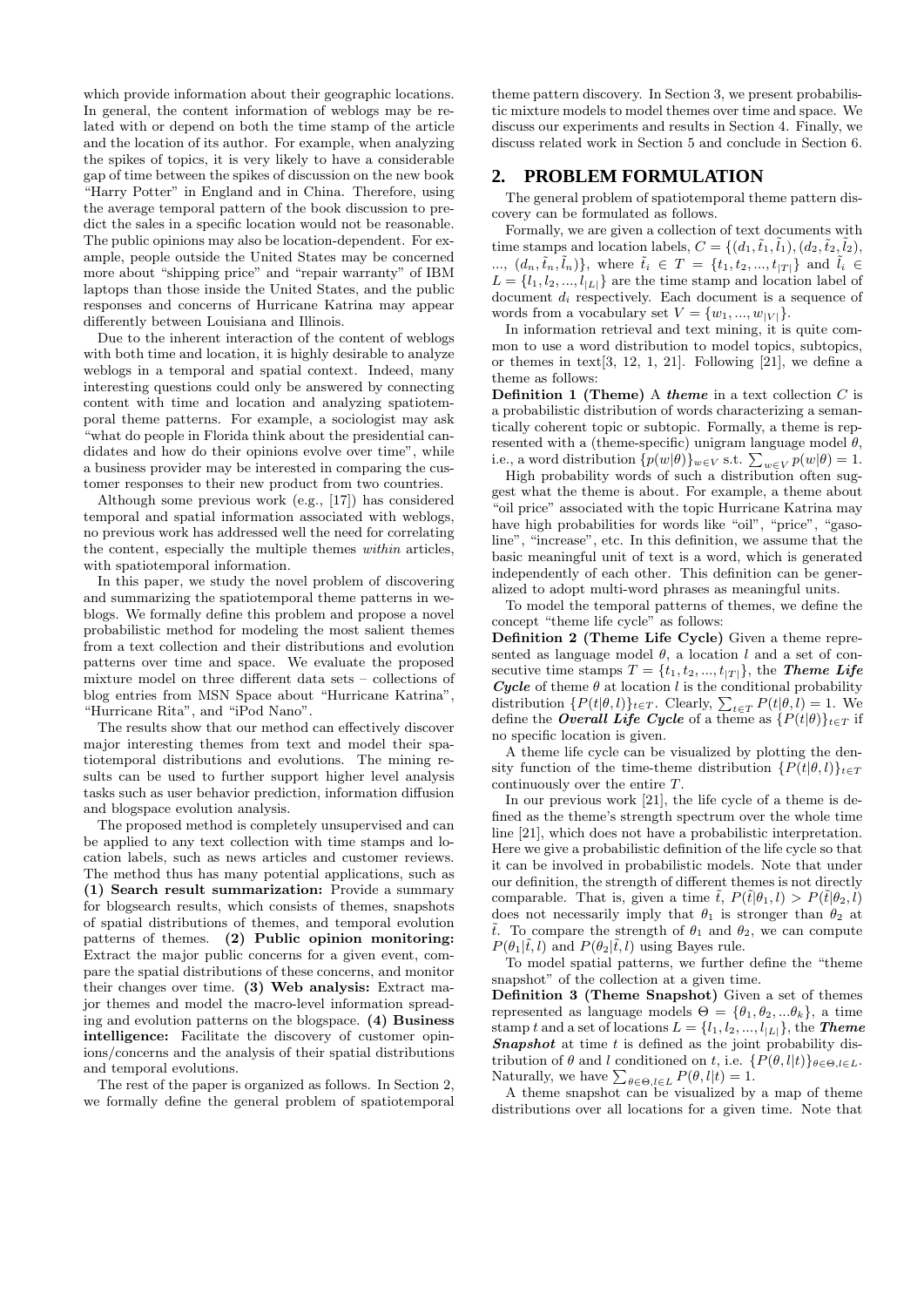with this definition, the strength of two themes at the same location is directly comparable, i.e. given a location  $\tilde{l}$ , if  $P(\theta_1, \tilde{l}|t) > P(\theta_2, \tilde{l}|t)$ , we have that  $\theta_1$  is stronger than  $\theta_2$  at location  $\tilde{l}$  during the time period t.

Intuitively, we may assume that some global themes would span the whole collection. Given a text collection C with time and location labels, we define the major tasks of the Spatiotemporal Theme Pattern (STTP) discovery problem as follows: 1) automatically extract a set of major themes from  $C$ ; 2) for a given location, compute the life cycles of the common themes at this location; 3) for a given time period, compute the theme snapshot over all locations.

Formally, given  $C = \{ (d_1, \tilde{t}_1, \tilde{t}_1), (\tilde{d}_2, \tilde{t}_2, \tilde{t}_2), ..., (\tilde{d}_n, \tilde{t}_n, \tilde{t}_n) \},$ the task of STTP discovery is to: 1) discover global themes  $\Theta = {\theta_1, ..., \theta_k}$ ; 2) for each given global theme  $\theta$  and location l, compute  $P(t|\theta, l)$  for all  $t \in T$ ; 3) for each given t, compute  $P(\theta, l|t)$  for all  $\theta \in \Theta$  and  $l \in L$ .

STTP discovery is challenging for several reasons. First, in general, no training data is available to discriminate themes, thus we have to rely on completely unsupervised methods to discover STTP. Second, themes are latent in the collection and usually associated with the same event or topic. Therefore, existing techniques of novelty detection and event tracking, which aim to segment the text and find the boundaries of events [2, 25, 19], cannot be applied directly to this problem. Finally, a unified analysis of theme life cycles and theme snapshots requires a careful design of models so that we can explain the generation and evolution of themes over time and space in a completely unsupervised way.

In the next section, we present a unified probabilistic approach for discovering STTPs.

# **3. PROBABILISTIC SPATIOTEMPORAL THEME ANALYSIS**



# **3.1 General Idea**

#### Figure 1: The generation process of a word in the spatiotemporal theme model

Previous work has shown that mixture models of multinomial distributions (i.e., mixture language models) are quite effective in extracting themes from text [12, 1, 9, 27, 21]. The basic idea of such approaches is to assume that each word in the collection is a sample from a mixture model with

multiple multinomial distributions as components, each representing a theme. By fitting such a model to text data, we can obtain the distributions for the assumed themes.

Our main idea for probabilistic spatiotemporal theme analysis is to adopt a similar approach to extract themes and extend existing work on mixture models to incorporate a time variable and a location variable. Intuitively, the words in a blog article can be classified into two categories: (1) common English words (e.g., "the", "a", "of"); (2) words related to the global subtopics (themes) whose spatiotemporal distribution we are interested in analyzing (e.g., "Hurricane Katrina and oil price"). Correspondingly, we introduce two kinds of theme models: (1)  $\theta_B$  is a background theme model to capture common English words;  $(2)$   $\Theta = {\theta_1, ..., \theta_k}$  are k global themes to be used for all articles in the collection.

With these theme models, a document of time  $t$  and location l can be modeled as a sample of words drawn from a mixture of k global themes  $\theta_1, \ldots, \theta_k$  and a background theme  $\theta_B$ . To model spatiotemporal characteristics of themes, we assume that the theme coverage in a document depends on the time and location of the document. The mixture model is illustrated in Figure 1.

Such a mixture model can be interpreted as modeling the following process of "writing" a weblog article: An author at time t and location l would write each word in the article by making the following decisions stochastically: (1) The author would first decide whether the word will be a non-informative English word, and if so, the word would be sampled according to  $\theta_B$ . (2) If the author decided that the word should not be a non-informative word, but a content word, the author would then further decide which of the k subtopics this word should be used to describe. To make this decision, the author could use either a documentspecific theme coverage distribution  $(p(\theta_i | d))$  or a shared theme coverage distribution of all the articles with the same spatiotemporal context as this article (  $p(\theta_j | t, l)$ ). (3) Suppose the  $j$ -th subtopic is picked in step  $(2)$ , the remaining task is simply to sample the word according to  $\theta_i$ .

We can fit such a spatiotemporal theme model to our weblog data to obtain an estimate of all the parameters in a way similar to the previous work on using mixture models for text mining. The model parameters can then be used to compute various kinds of STTPs.

We now formally present the spatiotemporal theme model.

#### **3.2 The Spatiotemporal Theme Model**

Let  $C = \{(d_1, \tilde{t}_1, \tilde{l}_1), (d_2, \tilde{t}_2, \tilde{l}_2), ..., (d_n, \tilde{t}_n, \tilde{l}_n)\}$  be a weblog collection where  $\tilde{t}_i \in T = \{t_1, t_2, ..., t_{|T|}\}$  is a time stamp and  $\tilde{l}_i \in L = \{l_1, l_2, ..., l_{|L|}\}\$ is a location label. Suppose  $\Theta = {\theta_1, ..., \theta_k}$  are k global themes. The likelihood of a word  $w$  in document  $d$  of time  $t$  and location  $l$  according to our mixture model is

$$
p(w:d, t, l) = \lambda_B p(w|\theta_B) + (1 - \lambda_B) \sum_{j=1}^k p(w, \theta_j|d, t, l)
$$

where  $\lambda_B$  is the probability of choosing  $\theta_B$ .

We may decompose  $p(w, \theta_i | d, t, l)$  in different ways to obtain interesting special cases of this general mixture model; some of them will be discussed later in Section 3.5. For spatiotemporal analysis of themes, we decompose it as follows:

$$
p(w, \theta_j | d, t, l) = p(w | \theta_j) p(\theta_j | d, t, l)
$$
  
= 
$$
p(w | \theta_j) ((1 - \lambda_{TL}) p(\theta_j | d) + \lambda_{TL} p(\theta_j | t, l))
$$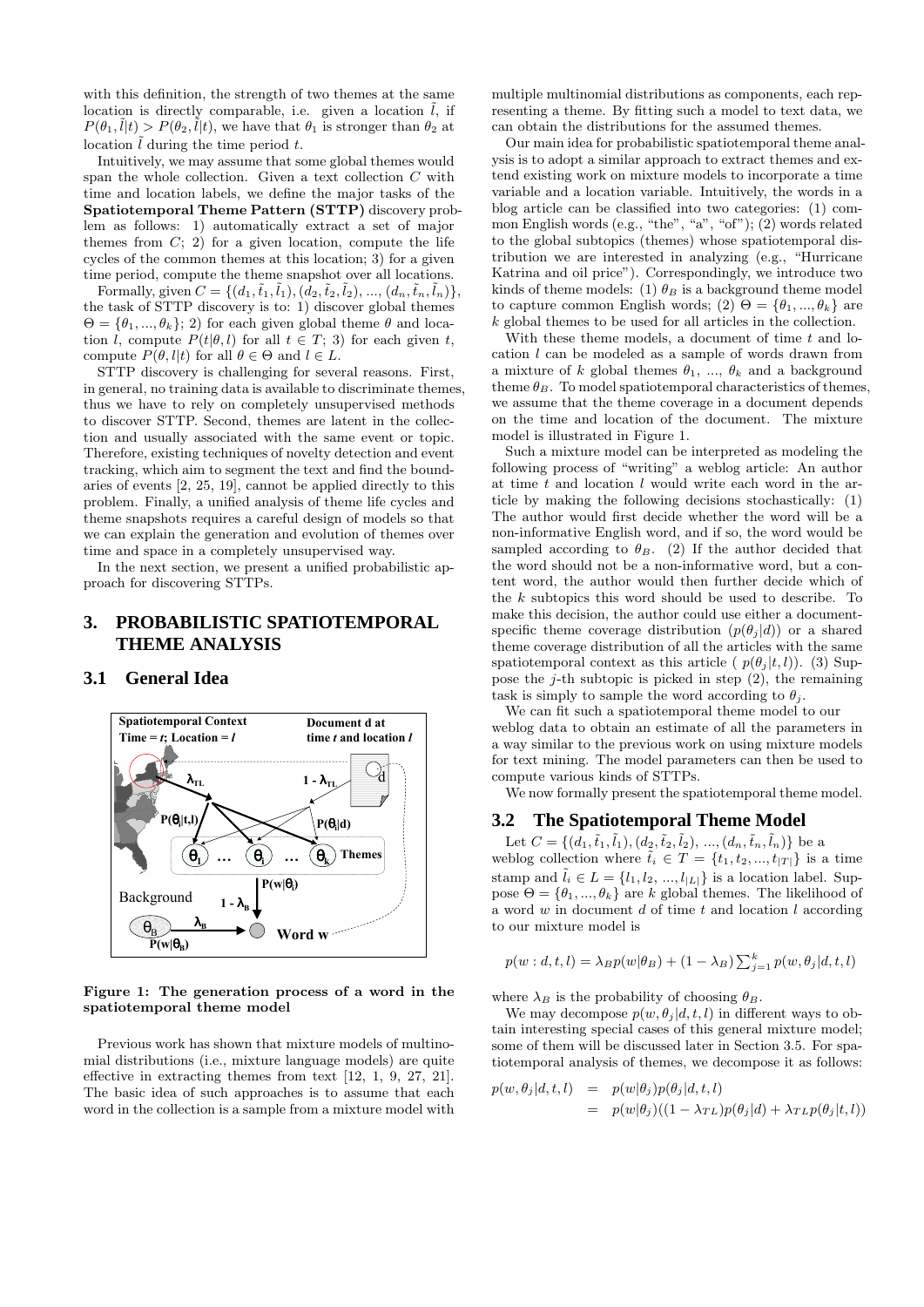$$
p(z_{d,w} = j) = \frac{(1 - \lambda_B) p^{(m)}(w|\theta_j)[(1 - \lambda_{TL}) p^{(m)}(\theta_j|d) + \lambda_{TL} p^{(m)}(\theta_j|t_d, l_d)]}{\lambda_B p(w|B) + (1 - \lambda_B) \sum_{j'=1}^{k} p^{(m)}(w|\theta_{j'})[(1 - \lambda_{TL}) p^{(m)}(\theta_{j'}|d) + \lambda_{TL} p^{(m)}(\theta_{j'}|t_d, l_d)]}
$$
  
\n
$$
p(y_{d,w,j} = 1) = \frac{\lambda_{TL} p^{(m)}(\theta_j|t_d, l_d)}{(1 - \lambda_{TL}) p^{(m)}(\theta_j|d) + \lambda_{TL} p^{(m)}(\theta_j|t_d, l_d)}
$$
  
\n
$$
p^{(m+1)}(\theta_j|d) = \frac{\sum_{w \in V} c(w, d) p(z_{d,w} = j)(1 - p(y_{d,w,j} = 1))}{\sum_{j'=1}^{k} \sum_{w \in V} c(w, d) p(z_{d,w} = j')(1 - p(y_{d,w,j'} = 1))}
$$
  
\n
$$
p^{(m+1)}(\theta_j|t, l) = \frac{\sum_{d:t_d = t, l_d = l} \sum_{w \in V} c(w, d) p(z_{d,w} = j) p(y_{d,w,j} = 1)}{\sum_{d:t_d = t, l_d = l} \sum_{j'=1}^{k} \sum_{w \in V} c(w, d) p(z_{d,w} = j') p(y_{d,w,j'} = 1)}
$$
  
\n
$$
p^{(m+1)}(w|\theta_j) = \frac{\sum_{d \in C} c(w, d) p(z_{d,w} = j)}{\sum_{w' \in V} \sum_{d \in C} c(w', d) p(z_{d,w'} = j)}
$$

#### Figure 2: EM updating formulas for the spatiotemporal theme model

where  $\lambda_{TL}$  is a parameter to indicate the probability of using the theme coverage distribution of the spatiotemporal context to choose a theme.  $p(w|\theta_i)$  gives us the word distribution for each theme, whereas  $p(\theta_i | t, l)$  gives a time and location-specific distribution of the themes, which we could exploit to compute various kinds of STTPs. The log likelihood of the whole collection  $C$  is thus

$$
\log p(C) = \sum_{d \in C} \sum_{w \in V} c(w, d) \times \log[\lambda_B p(w|\theta_B)]
$$
  
 
$$
+ (1 - \lambda_B) \sum_{j=1}^k p(w|\theta_j)((1 - \lambda_{TL})p(\theta_j|d) + \lambda_{TL}p(\theta_j|t_d, l_d))]
$$

where  $c(w, d)$  is the count of word w in document d,  $t_d$  and  $l_d$  are the time and location labels of d.

#### **3.3 Parameter Estimation**

In this section, we discuss how we estimate the parameters of the spatiotemporal theme model above using the maximum likelihood estimator, which chooses parameter values to maximize the data likelihood.

The general model has many parameters to estimate. However, for the purpose of spatiotemporal weblog mining, we will regularize the model by fixing some parameters. First, we set the background model as follows:

$$
p(w|\theta_B) = \frac{\sum_{d \in C} c(w, d)}{\sum_{w \in V} \sum_{d \in C} c(w, d)}
$$

Second, we set  $\lambda_B$  and  $\lambda_{TL}$  manually, which we will further discuss later in Section 4.

The parameters remaining to be estimated are thus reduced to: (1) the global theme models,  $\Theta = {\theta_1, \dots \theta_k}$ ; (2) the document theme probabilities  $p(\theta_i | d)$  where  $1 \leq j \leq$  $k, d \in C$ ; and (3) the spatiotemporal theme probability  $p(\theta_j | t, l)$  where  $1 \leq j \leq k, t \in T, l \in L$ .

We may use the Expectation-Maximization (EM) algorithm [4] to estimate all these parameters by maximizing the data likelihood. The updating formulas are shown in Figure 2. In these formulas,  $\{z_{d,w}\}\$ is a hidden variable and  $p(z_{d,w} = j)$  indicates the probability that word w in document d is generated using theme j.  $\{y_{d,w,j}\}\$ is another hidden variable and  $p(y_{d,w,j} = 1)$  indicates the probability that word w is generated using theme  $\theta_j$ , and  $\theta_j$  has been chosen according to the spatiotemporal theme coverage distribution  $(p(\theta_i | t, l))$ , as opposed to the document-specific theme distribution  $(p(\theta_j|d))$ .

The EM algorithm will terminate when it achieves a local maximum of the log likelihood. It may not reach the global optimal solution when there are multiple maximums. In our experiments, we use multiple trials to improve the local maximum we obtain.

The time complexity of each EM iteration is  $O(knu +$  $k|T||L||V|$ , where u is the average number of **unique** words in a document.

## **3.4 Spatiotemporal Pattern Analysis**

Once we have all the parameters estimated using the EM algorithm, we may compute various kinds of STTP patterns using these parameters.

The theme life cycle for a given location  $\tilde{l}$  can be obtained by computing

$$
p(t|\theta_j, \tilde{l}) = \frac{p(\theta_j|t, \tilde{l})p(t, \tilde{l})}{\sum_{\tilde{t} \in T} p(\theta_j|\tilde{t}, \tilde{l})p(\tilde{t}, \tilde{l})}
$$

where  $p(t, \tilde{l})$  is given by the word count in time period t at location  $\tilde{l}$  divided by the total word count in the collection.

The theme snapshot given time stamp  $\tilde{t}$  can be obtained by computing

$$
p(\theta_j, l | \tilde{t}) = \frac{p(\theta_j | \tilde{t}, l) p(\tilde{t}, l)}{\sum_{\tilde{l} \in L, \sum_{j=1}^k p(\theta_j | \tilde{t}, \tilde{l}) p(\tilde{t}, \tilde{l})}
$$

With the theme life cycles and theme snapshots, various spatiotemporal patterns can be discovered and analyzed. For example, theme shifting can be analyzed by plotting the life cycles of the same theme over different locations together, while theme spreading can be discovered by comparing the theme snapshots of consecutive time periods. We will show examples of such spatiotemporal pattern analysis in Section 4.

#### **3.5 Generality of the Model**

Although motivated by specific needs in blog mining, the probabilistic model we proposed is quite general. In this section, we show that several existing models can be viewed as special cases of the spatiotemporal model when we make different simplification assumptions about  $p(w, \theta_i | d, t, l)$ .

First, if we assume that the choice of a theme and the generation of a word do not depend on the time and location,  $p(w, \theta_i | d, t, l)$  will be simplified as  $p(w, \theta_j | d)$ , which is  $p(w|\theta_i, d)p(\theta_i|d)$ . Integrated with the assumption  $p(w|\theta_i, d)$  $p(w|\theta_i)$  (generating a word from a given theme does not depend on a specific document), we will obtain the following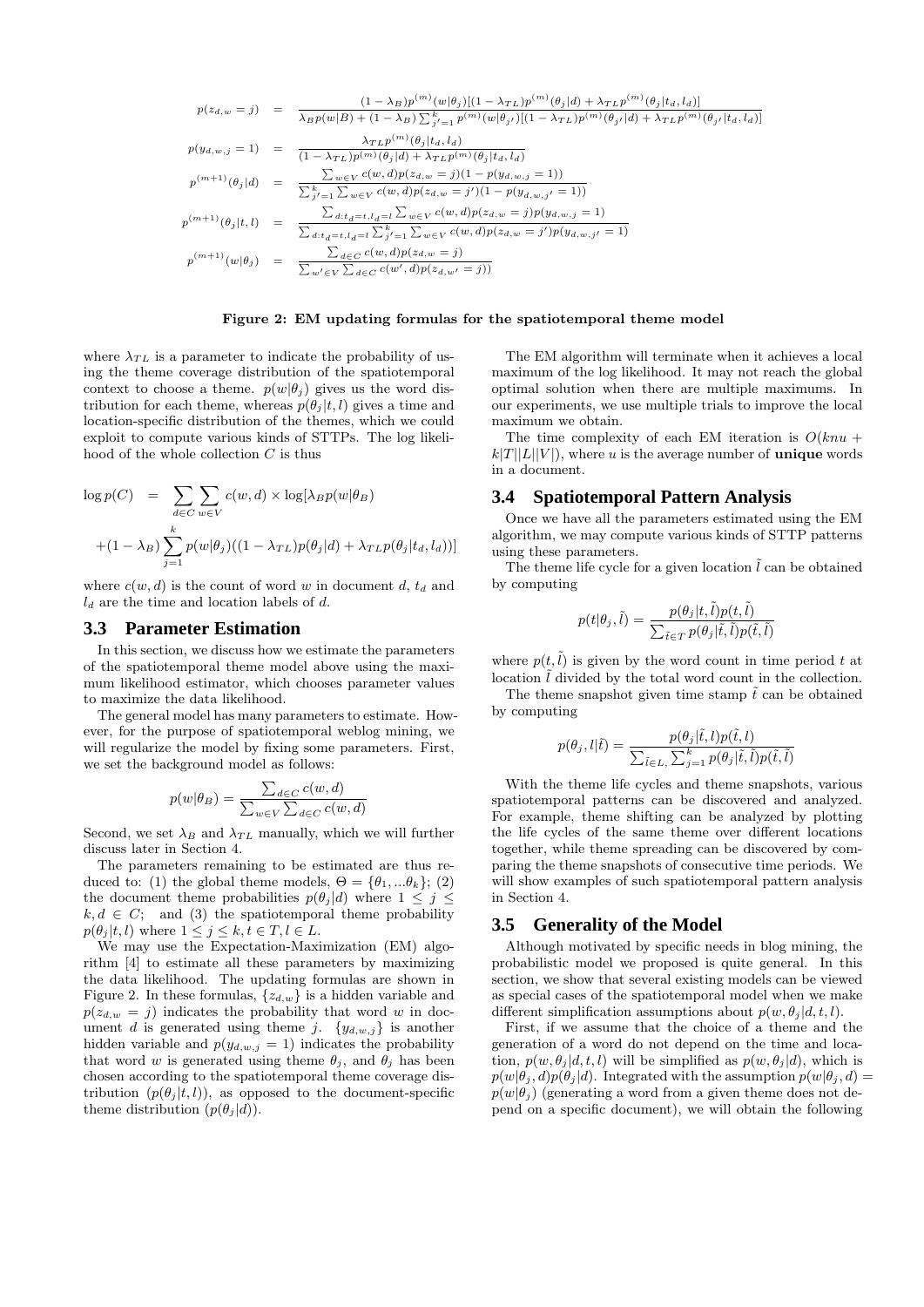simple mixture model:

$$
p(w:d) = \lambda_B p(w|\theta_B) + (1 - \lambda_B) \sum_{j=1}^{k} [p(w|\theta_j) p(\theta_j|d)]
$$

This is exactly the flat mixture model used in [27] and [21]. Note that setting  $\lambda_{TL} = 0$  would also lead to this flat model. If we further drop the background model, this model will be equivalent to the PLSI model discussed in [12].

Another possible assumption is that the generation of a document only depends on time but not on location. Correspondingly, we have  $p(\theta_i | t, l) = p(\theta_i | t)$ . This leads to the following temporal model:

$$
p(w:d, t) = \lambda_B p(w|\theta_B) +
$$
  

$$
(1 - \lambda_B) \sum_{j=1}^k p(w|\theta_j)[(1 - \lambda_T)p(\theta_j|d) + \lambda_T p(\theta_j|t_d)]
$$

This temporal theme model, although not discussed in existing work, is able to extract location-independent theme life cycles, similar to the life cycle patterns studied in [21]. Indeed, the theme life cycle can be obtained as

$$
p(t|\theta_j) = \frac{p(\theta_j|t)p(t)}{\sum_{\tilde{t}\in T} p(\theta_j|\tilde{t})p(\tilde{t})}
$$

## **4. EXPERIMENTS AND RESULTS**

We apply the proposed spatiotemporal theme model to three different data sets. For each data set, we extract a number of most salient themes and analyze their life cycles and theme snapshots. Experiments show that the proposed model performs well for different types of topics and can reveal interesting spatiotemporal patterns in weblogs.

#### **4.1 Data Set Construction**

.

As discussed in Section 1, themes are subtopics associated with a broad event (or topic). Therefore, we construct each data set by collecting blog entries that are relevant to a given topic. Note that the proposed method could be applied to any collection with time and location information.

We select three topics and construct a data set for each one by submitting a time-bounded query to Google Blog Search<sup>1</sup> and collecting the blog entries returned. Each entry has a pointer to the page containing its author profile. For privacy concerns, we only keep the location information. Since schema matching from different blog providers is not our focus, we only collect the blog entries from MSN Space. The basic information of each data set is presented in Table 3:

| Data Set  | $\#$ docs | Time $Span(2005)$ | Query             |
|-----------|-----------|-------------------|-------------------|
| Katrina.  | 9377      | $08/16 - 10/04$   | Hurricane Katrina |
| Rita      | 1754      | $08/16 - 10/04$   | Hurricane Rita    |
| iPod Nano | 1720      | $09/02 - 10/26$   | iPod Nano         |

Table 3: Basic information of three data sets

We extract free text contents, time stamps and location labels from each document. Krovetz stemmer [15] is used to stem the text. We intentionally did not perform stop word pruning in order to test the robustness of the model.

Originally, the smallest unit of a time stamp is a day and the smallest granularity of a location is a city. We group the time stamps and locations so that the data in each active unit  $(t, l)$  will not be too sparse. (Exactly how to group them will be discussed later in this section.) We then build an index for each data set with Lemur Toolkit<sup>2</sup>, on top of which the proposed theme model is implemented.

For each data set, we design our experiments as follows: (1) group the time stamps and locations into appropriate units; (2) apply the spatiotemporal model to extract a number of salient themes; (3) with the parameters estimated, compute the life cycle for each theme at each location and compute the theme snapshot for each time period; (4) visualize the results with life cycle plots and snapshot maps. The experiment details and results are discussed below.

#### **4.2 Parameter Setting**

In the spatiotemporal theme model, there are several userinput parameters which provide flexibility for the spatiotemporal theme analysis. These parameters are set empirically. In principle, it is not easy to optimize these parameters without relying on domain knowledge and information about the goal of the data analysis. However, the nature of this mining task is to provide user flexibility to explore the spatiotemporal text data with their belief about the data. We expect that the change of these parameters will not affect the major themes and trends but provide flexibility on analyzing them. The effect of the parameters is as follows.

Generally, we expect each discovered theme to be semantically coherent and distinctive from the general information of the collection, which is captured by the background model.  $\lambda_B$  controls the strength of the background model, and should be set based on how discriminative we would like the extracted themes to be. In practice, a larger  $\lambda_B$  would cause the stop words to be automatically excluded from the top probability words in each theme language model. However, an extremely large  $\lambda_B$  could attract too much useful information into background and make the component theme difficult to interpret. Empirically, a suitable  $\lambda_B$  for blog documents can be chosen between 0.9 and 0.95.

 $\lambda_{TL}$  controls the modeling of spatiotemporal theme distributions. A higher  $\lambda_{TL}$  would allow more content information of a document to be used to learn the spatiotemporal theme distribution, leaving little room for variation in individual documents.  $\lambda_{TL} = 1$  would essentially pool all the documents of the same time and location and force them to use the same spatiotemporal theme distribution, whereas  $\lambda_{TL} = 0$  would cause the spatiotemporal theme model to degenerate to the flat theme model. Empirically, a good selection of  $\lambda_{TL}$  lies between 0.5 and 0.7.

Parameter k represents the number of subtopics in a collection which can be set based on any prior knowledge about the event. When no domain knowledge is available as in our experiments, we follow [21] to determine the number of themes by enumerating multiple possible values of k and P drop the themes with a significant low value of  $\frac{1}{|C|} \sum_{d \in C} p(\theta | d)$ .

Note that the granularity of time is also a parameter which should be set carefully. A too coarse time granularity may miss interesting bursting patterns. Meanwhile, a too small granularity makes the information in each time interval sparse, which causes the life cycle plots to be sen-

<sup>1</sup>http://blogsearch.google.com

<sup>2</sup>http://www.lemurproject.org/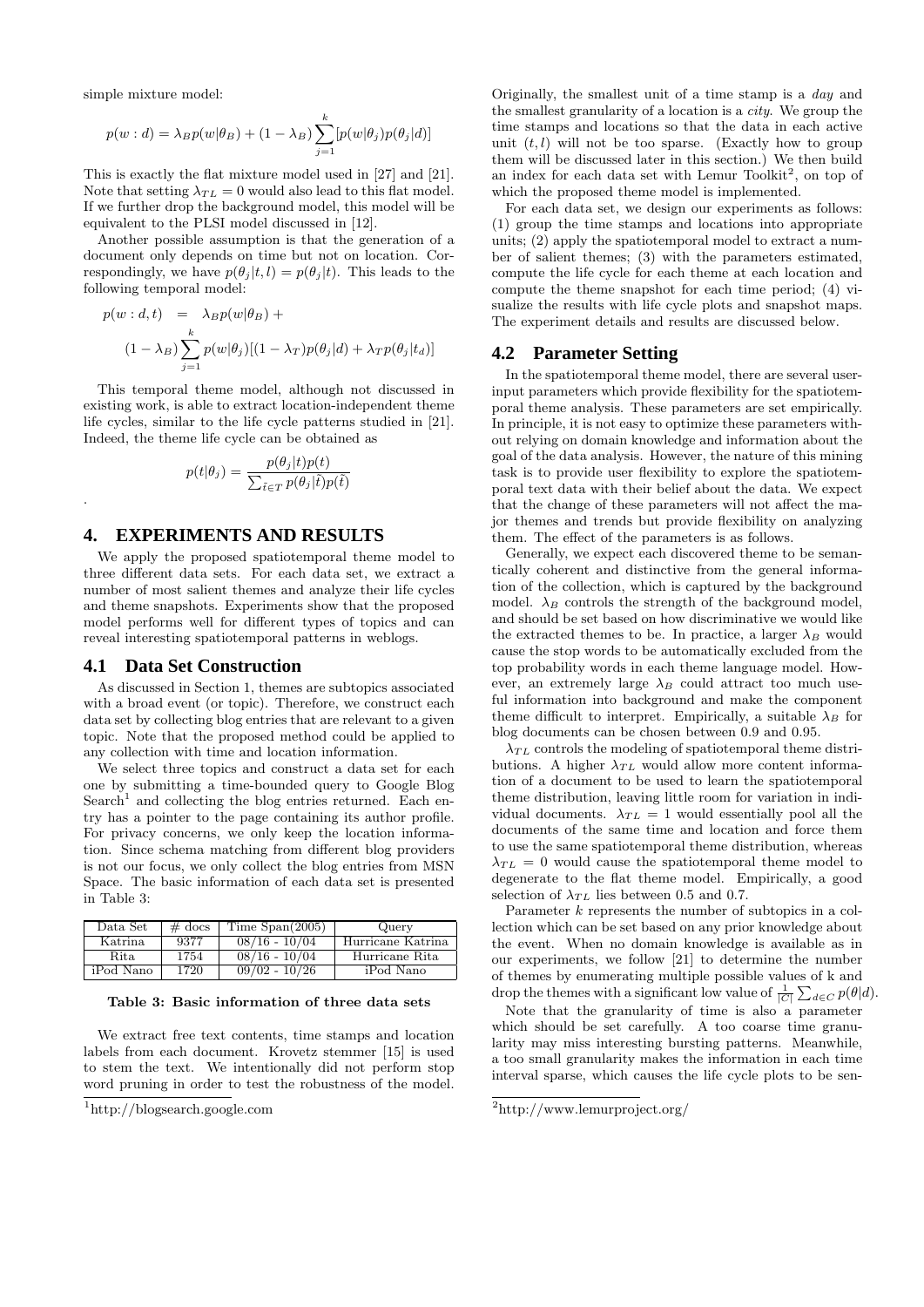| Theme 1                | Theme 2              | Theme 3              | Theme 4              | Theme 5              | Theme 6                |
|------------------------|----------------------|----------------------|----------------------|----------------------|------------------------|
| Government Response    | New Orleans          | Oil Price            | Praying and Blessing | Aid and Donation     | Personal Life          |
| bush 0.0716374         | city 0.0633899       | price 0.0772064      | god 0.141807         | donate $0.120228$    | i 0.405526             |
| president 0.0610942    | orleans 0.0540974    | oil 0.0643189        | pray 0.047029        | relief 0.0769788     | my 0.11688             |
| federal 0.0514114      | new 0.034188         | gas 0.0453731        | prayer 0.0417175     | red 0.0702266        | me 0.0601333           |
| govern 0.0476977       | louisiana 0.0234546  | increase 0.0209058   | love 0.0307544       | cross 0.0651472      | am 0.0291511           |
| fema 0.0474692         | flood 0.0227215      | product 0.0202912    | life 0.025797        | help 0.0507348       | think 0.0150206        |
| administrate 0.0233903 | evacuate $0.0211225$ | fuel 0.0188067       | bless 0.025475       | victim 0.0360877     | feel 0.0123928         |
| response $0.0208351$   | storm 0.01771328     | company 0.0181833    | lord 0.0177097       | organize $0.0220194$ | know 0.0114889         |
| brown 0.0199573        | resident 0.0168828   | energy 0.0179985     | jesus 0.0162096      | effort 0.0207279     | something $0.00774544$ |
| blame 0.0170033        | center 0.0165427     | market 0.0167884     | will 0.0139161       | fund 0.0195033       | guess 0.00748368       |
| governor 0.0142153     | rescue 0.0128347     | gasoline $0.0123526$ | faith 0.0120621      | volunteer 0.0194967  | myself 0.00687533      |

Table 1: Selected themes extracted from Hurricane Katrina data set

| Theme 1          | Theme 2                 | Theme 3              | Theme 4            | Theme 5                 | Theme 6                  |
|------------------|-------------------------|----------------------|--------------------|-------------------------|--------------------------|
| Personal Life    | New Orleans             | Government           | Oil Price          | Storm in Texas          | Cause of Disaster        |
| i 0.378907       | orleans 0.0877966       | bush 0.0799938       | oil 0.0929594      | texas 0.0827817         | warm 0.0408111           |
| my 0.130939      | new 0.0863562           | president 0.0380268  | price 0.0910098    | storm 0.0677999         | global 0.0362097         |
| me 0.052442      | city 0.0448588          | govern 0.0336889     | gas 0.08018        | wind 0.0457836          | cancer 0.0338968         |
| am 0.0296791     | levee 0.0310737         | disaster $0.0327676$ | market 0.0274118   | $galveston$ $0.0398179$ | climate 0.0310257        |
| her 0.0242092    | water 0.0285081         | federal 0.0291178    | product 0.0247364  | houston 0.0374735       | change $0.0305301$       |
| feel 0.0133843   | black 0.0242845         | war 0.0283924        | company 0.0239605  | coast 0.0357728         | rise 0.015924            |
| friend 0.0114668 | flood 0.0233388         | $iraq$ 0.0245395     | energy 0.0235243   | evacuate $0.0266514$    | surface 0.0123937        |
| work 0.0102118   | police 0.0175093        | agent 0.0172738      | cent 0.0216559     | resident 0.0172511      | scientist $0.0123253$    |
| love 0.00720455  | superdome $0.0107274$   | katrina 0.0138582    | barrel 0.0192692   | landfall 0.0159967      | $temperature\ 0.0105363$ |
| life 0.00715712  | neighborhood 0.00882865 | response $0.0120409$ | refinery 0.0175738 | tropic $0.012126$       | ocean 0.0102157          |

Table 2: Selected themes extracted from Hurricane Rita data set

sitive and with sharp variations. We address this problem by first selecting a reasonable small time granularity (1 day) and use a sliding window to smooth the theme life cycle at a later stage. For example, we may use  $\tilde{p}(t_i|\theta, l)$  =  $\frac{1}{3}[p(t_{i-1}|\theta,l)+p(t_i|\theta,l)+p(t_{i+1}|\theta,l)]$  to substitute  $p(t_i|\theta,l)$ when plotting.

In the following sections, we present interesting themes, theme life cycles and theme snapshots discovered from the three data sets.

## **4.3 Hurricane Katrina Data Set**

The Hurricane Katrina data set is the largest one in our experiments. 7118 documents out of 9377 have location information. We vary the time granularity from a day to a week. The extracted themes are not sensitive to this granularity change. We set the granularity of location as a state and analyze the theme snapshot within the United States.

The most salient themes extracted from the Hurricane Katrina data set are presented in Table 1, where we show the top probability words of each theme language model. The semantic labels of each theme are presented in the second row of Table 1. We manually label each theme with the help of the documents with highest  $p(\theta|d)$ . A few less meaningful themes are dropped as noise.

From Table 1, we can tell that theme 1 suggests the concern about "Government Response" to the disaster; theme 2 discusses the subtopic related to "New Orleans"; theme 3 represents people's concern about the increase of "Oil Price"; theme 4 is about "praying and blessing" for the victims; and theme 5 covers the aid and donations made for victims. Unlike theme 1 to theme 5, the semantics of which can be inferred from the top probability words, theme 6 is hard to interpret directly from the top words. By linking back to the original documents, we find that the documents with highest probability  $p(\theta|d)$  for theme 6 tend to talk about personal life and experiences of the author. This is interesting and reasonable because weblogs are associated with personal contents. Indeed, we observe that a similar theme also occurs in other two data sets.

We then plot and compare the theme life cycles at the same location and life cycles of a theme over states. Interesting results are selectively shown in Figure 3(a) and (b).

Figure 3(a) shows the life cycles of different themes in Texas. The "Overall" life cycle shows the coverage of the overall topic measured by the collection size over time. Clearly, all themes grow rapidly during the first week, in which Hurricane Katrina was active. The theme "praying and blessing" starts dropping after ten days and increases again during the third week. In the same week, the discussion about "New Orleans" reaches the peak. Comparing with real time line of Hurricane Katrina, we find that this is the week that the mayor of New Orleans ordered evacuation. The theme "New Orleans" rises again around late September. The public concern of "Oil Price", however, shows a stable high probability until the fourth week.

Figure 3(b) plots the life cycles of theme "New Orleans" at different states. We observe that this theme reaches the highest probability first in Florida and Louisiana, followed by Washington and Texas, consecutively. During early September, this theme drops significantly in Louisiana while still strong in other states. We suppose this is because of the evacuation in Louisiana. Surprisingly, around late September, an arising pattern can be observed in most states, which is most significant in Louisiana. Since this is the time period in which Hurricane Rita arrived, we surmise that Hurricane Rita has an impact on the discussion of Hurricane Katrina. This is reasonable since people are likely to mention the two hurricanes together or make comparisons. We can find more clues to this hypothesis from Hurricane Rita data set.

Representative snapshots for theme "Government Response" over five weeks are presented in Figure 4. The darker the color is, the larger the  $p(\theta, l|t)$  is, but the color cannot be compared across the snapshots because  $p(\theta, l|t)$  is conditioned on the time t, which differs in each snapshot. From Figure 4, we observe that at the first week of Hurricane Katrina, the theme "Government Response" is the strongest in the southeast states, especially those along the Gulf of Mexico. In week 2, we can clearly see the pattern that the theme is spreading towards the north and western states. This pattern continues over week 3, in which the theme is distributed much more uniformly over the States. However, in week 4, we observe that the theme converges to east states and southeast coast again. Interestingly, this week happens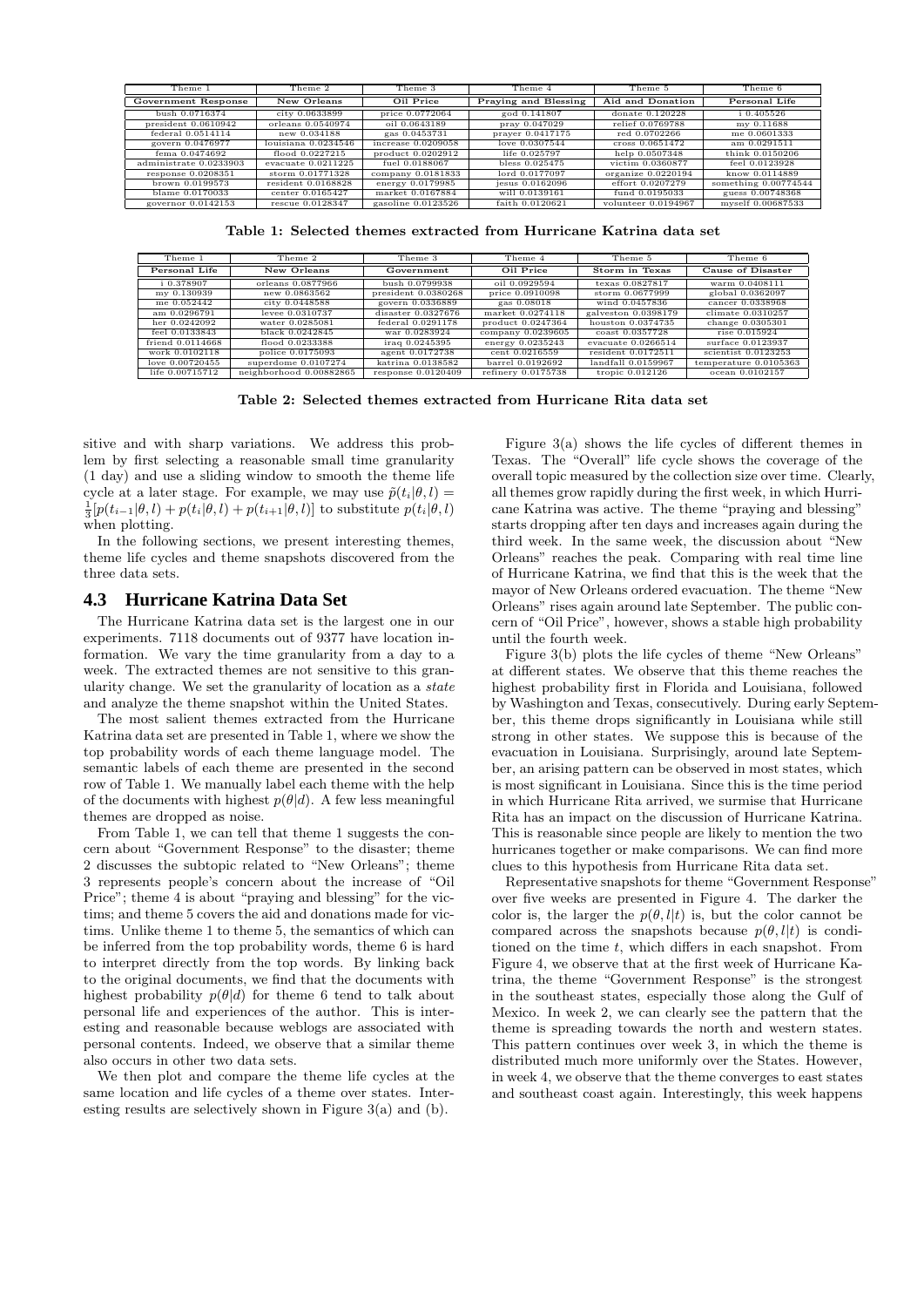

Figure 3: Theme life cycle patterns from three data sets

to overlap with the first week of Hurricane Rita, which may raise the public concern about government response again in those areas. In week 5, the theme becomes weak in most inland states and most of the remaining discussions are along the coasts. We will see comparable patterns at the same time periods from Hurricane Rita data set. Another interesting observation is that this theme is dramatically weakened in Louisiana during week 2 and 3, and becomes strong again from the fourth week. Week 2 and 3 are consistent with the time of evacuation in Louisiana.

## **4.4 Hurricane Rita Data Set**

In the Hurricane Rita data set, 1403 documents out of 1754 have location labels. As in Hurricane Katrina, we choose a state as the smallest granularity of locations.

The most salient themes extracted from Hurricane Rita data set are shown in Table 2.

Compared with the themes extracted from the Hurricane Katrina data set, we observe that the two data sets share several similar themes. Besides the "Personal Life" theme, we see that the theme "New Orleans", "Government Response", and "Oil Price" occur in both collections. This is reasonable because the two events are comparable. The Hurricane Rita data set, however, has its specific themes such as "the Storm in Texas" and "Cause of the Disaster". We notice that the theme "Government Response" of Hurricane Rita covers extra politics contents such as Iraq War. Some themes of Hurricane Katrina, such as "Praying" and "Donation", do not appear to be salient in Hurricane Rita.

The interesting theme life cycles of Hurricane Rita are presented in Figure 3 (c) and (d). Figure 3(c) shows the life cycles of theme "Storm" over different states. Similar to Hurricane Katrina, at the very beginning, Florida is the most active state, which is also the first state where the theme reaches its peak. Shortly after Florida, the theme becomes the strongest in Louisiana, followed by Texas and Washington. In most states, the theme life cycle drops monotonically after the peak. All the life cycles fade out within two weeks from 9/17, which indicates that the impact of Hurricane Rita may not be as high as Hurricane Katrina.

Figure 3(d) compares the theme life cycles in Louisiana between Hurricane Katrina and Hurricane Rita. The two Hurricane Katrina themes share similar life cycle patterns and so are the two themes of Hurricane Rita. In Louisiana, the discussion of Hurricane Katrina drops rapidly around early September and rises again significantly at the last week of September. Interestingly, this arising is just shortly after the significant rising of the discussion about Hurricane Rita. This further strengthens our hypothesis that the two events have interactive impacts in weblogs. Indeed, nearly  $40\%$ blog entries which mentioned Hurricane Rita after September 26th also mentioned Hurricane Katrina.

The theme snapshots over the first two weeks of Hurricane Rita show that the discussion of Hurricane Rita did not spread so significantly as the first two weeks of Hurricane Katrina. Instead, the spatial patterns are similar to the last two weeks of Hurricane Katrina, which are roughly around the same time period. We present the snapshots of the theme "Oil Price" in Figure 5.

During the first week of Hurricane Rita, we observe that the theme "Oil Price" is already widespread over the States. In the following week, the topic does not further spread; instead, it converges back to the states strongly affected by the hurricane. Comparable patterns for the same theme can be found during the last two weeks of Hurricane Katrina. This further implies that the two comparable events have interacting impact on the public concerns about them.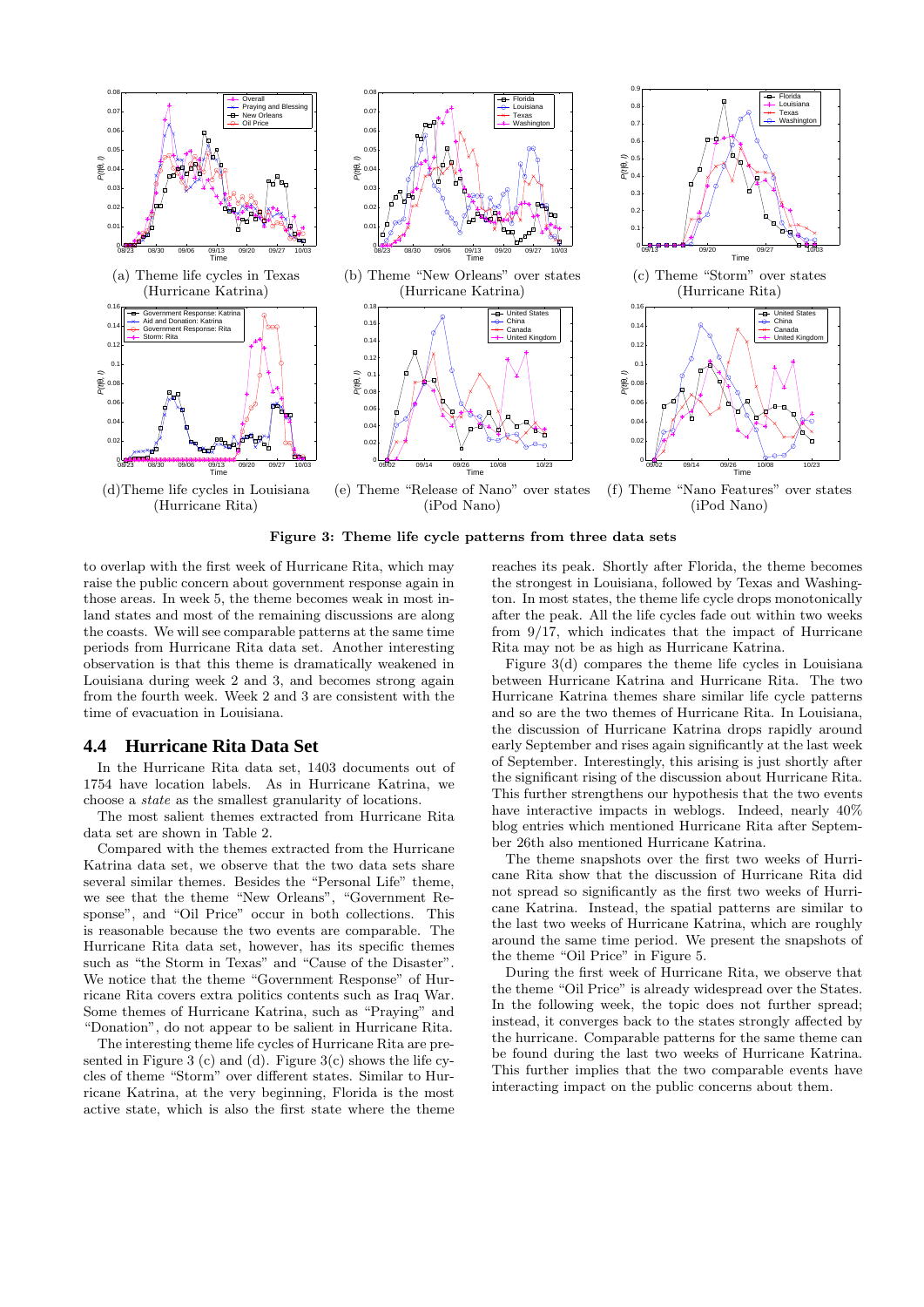

Figure 4: Snapshots for theme "Government Response" over the first five weeks of Hurricane Katrina

# **4.5 iPod Nano Data Set**

This data set contains 1387 documents with location labels. We assume that the theme patterns have more significant difference between different countries rather than between states inside United States. Therefore, we discretize locations into countries.

Table 4 shows the interesting themes extracted from this data set. Again, we observe the personal life theme, which may be a characteristic theme for weblogs.

| Theme 1          | Theme 2           | Theme 3                 | Theme 4        |
|------------------|-------------------|-------------------------|----------------|
| Release of Nano  | Marketing         | <b>Special Features</b> | Personal Life  |
| ipod 0.2875      | will 0.0306       | your 0.0598             | $i$ 0.2489     |
| nano 0.1646      | $market\ 0.0273$  | 1 0.0478                | you 0.0627     |
| apple 0.0813     | $search$ $0.0270$ | music 0.0455            | have $0.0312$  |
| september 0.0510 | apple 0.0257      | song 0.0378             | my 0.0269      |
| mini 0.0442      | company $0.0215$  | display 0.0209          | am 0.0220      |
| screen $0.0242$  | itune $0.0200$    | $shrink$ $0.0182$       | know 0.0214    |
| new 0.0200       | phone 0.0199      | 4gb0.0130               | want $0.0148$  |
| mp3 0.0155       | web 0.0186        | color 0.0102            | thing $0.0146$ |
| thin $0.0140$    | microsoft 0.0185  | pencil-thin 0.0100      | would 0.0130   |
| shuffle 0.0127   | motorola 0.0151   | model 0.0096            | think $0.0110$ |

Table 4: Selected themes from iPod Nano data set

In the rest three themes, theme 1 is about the news that iPod Nano was introduced. Theme 2 is about the marketing of Apple and how it is related to other business providers. Theme 3 is about specific features of iPod Nano.

We compare the life cycles of themes over different countries. Our expectation is that the life cycle of themes in the United States would evolve faster than those outside. The results are shown in Figure 3 (e) and (f).

For the theme about the release of iPod Nano, United States is indeed the first country where it reaches the top of its life cycle, followed by Canada, China, and United Kingdom consecutively. The theme in China presents a sharp growing and dropping, which indicates that most discussions there are within a short time period. The life cycles in Canada and United Kingdom both have two peaks.

Similar patterns can be found in the theme discussing the specific features of Nano. All life cycles start around early September. At the very beginning, discussions in the United States surge more quickly than in any other countries. The theme reaches its peak in Canada posteriorly to the other countries. There are also two peaks in United Kingdom.

To summarize, the experiments on three different data sets show that the spatiotemporal theme model we proposed in Section 3 can extract themes and their spatiotemporal patterns effectively. The comparative analysis of theme life cycles and theme snapshots is potentially useful to reveal interesting patterns and to answer a lot of questions.

## **5. RELATED WORK**

To the best of our knowledge, the problem of spatiotemporal text mining has not been well studied in existing work.

Most existing text mining work (e.g., [22, 21]) does not consider the temporal and location context of text. Li and others proposed a probabilistic model to detect retrospective news events by explaining the generation of "four  $\text{Ws}^3$ " from each news article [18]. However, their work considers time and location as independent variables, and aims at discovering the reoccurring peaks of events rather than extract the spatiotemporal patterns of themes.

Some other related work can be summarized in the following several lines.

#### **5.1 Text Mining**

Text clustering is a well studied problem relevant to our work. Some previous studies have presented several probabilistic models to model themes in documents (e.g., PLSI [12] and LDA [1]). In [27], PLSI is extended to include a background component to explain the non-informative background words, which was also adopted in [21]. A crosscollection mixture model was proposed in [27] to support comparative text mining. However, none of these models takes into account the temporal or spatial information.

Temporal text mining has been addressed recently. Kleinberg's work discovers bursty and hierarchical structures in streams [13] by converting text streams to temporal frequency data and using an infinite-state automaton to model

<sup>3</sup>who (persons), when (time), where (locations) and what (keywords)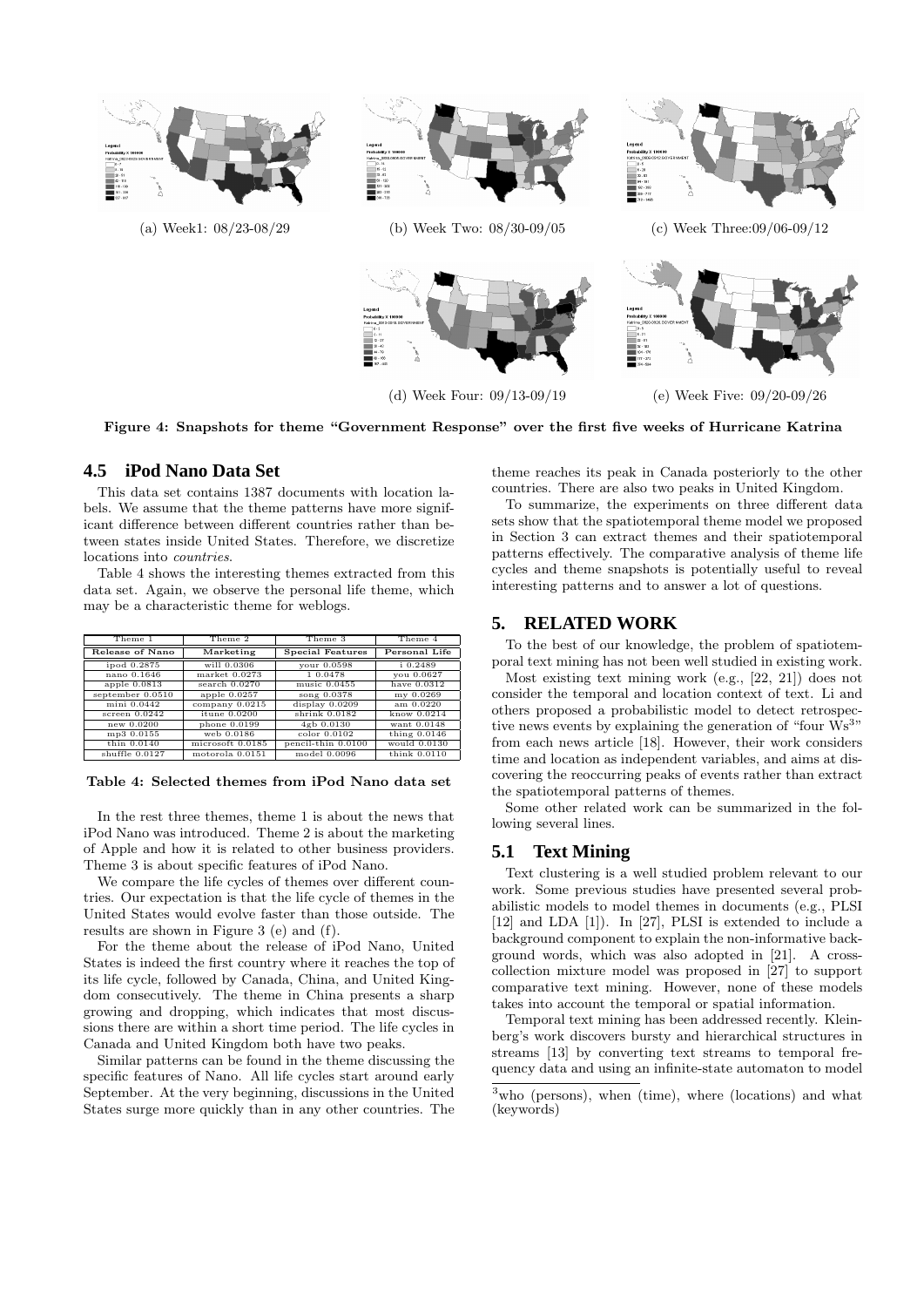

(c) Week Four of Katrina: 09/13-09/19 (d) Week Five of Katrina: 09/20-09/26

Figure 5: Snapshots for theme "Oil Price" of the first two weeks of Hurricane Rita

the stream. [6] proposed a method to identify information novelty in news stories, which can be applied to model content evolvement over time. [21] proposed a probabilistic approach to discovering evolutionary theme patterns, which first extracts themes with the flat theme model and then segments the whole collection with a Hidden Markov Model. The life cycle of each theme is plotted as the strength of the theme over time. This approach, however, did not provide a unified probabilistic model for theme extraction and theme life cycles. [9] presents a generative model similar to the one in [1] to extract scientific topics from PNAS abstracts and a post hoc analysis on the popularity of topics to detect the hot and cold topics. Our work differs from theirs in that we model the temporal dynamics of themes simultaneously with theme extraction in the statistical model. Another related work to theme life cycle analysis is [24], where a Multinomial PCA model is used to extract themes from text and analyze temporal trends. However, none of this work models the spatial information of a text collection.

#### **5.2 Weblog Analysis**

Another line of research related to our work is weblog analysis and mining. Existing work has explored either structural analysis on communities [26, 16] and temporal analysis on blog contents [8, 11]. Our work differs from the existing work in two aspects: (1) we model the multiple themes within each blog article; (2) we correlate the contents, location and time of articles in a unified probabilistic model. None of these has been done in the previous work of weblog analysis.

Kumer and others showed that the structure and interest clusters on blogspace are highly correlated to the locality property of weblogs [17]. Although this work considered temporal and spatial distribution of weblogs, neither this work nor any other previous work has addressed the content analysis with spatiotemporal information. We consider this work as an important evidence that spatial analysis on weblog content is desired.

Some existing work further explored content and structure evolutions of weblogs for higher level tasks. For example, Gruhl and others' work in 2004 modeled information diffusion through blogspage by categorizing temporal topic patterns into spikes and chatter [11]. Their following work in 2005 explored the spike patterns of discussion of books to predict spikes in their sales rank [10].

The general spatiotemporal theme analysis methods proposed in our work can provide fundamental utilities to facilitate such higher-level predictions.

### **5.3 Others**

Spatiotemporal data mining on numerical data and moving objects has been well studied [5, 20]. [23] present a spatiotemporal clustering method to detect the emerging spacetime clusters. However, these techniques aim at analyzing explicit data objects, which cannot be used for extracting and analyzing latent theme patterns from a text collection.

Topic detection and tracking [2, 25, 19] aims at detecting emerging new topics and identifying boundaries of existing events. Morinaga and Yamanishi tracked the dynamics of topic trends in real time text stream [22]. They assumed that the dynamics of each topic bears a Gaussian distribution. Trend Detection [14] detects emerging trends of topics from text. However, most of those works focus on "events" rather than themes (i.e. they assume one article belongs to one event while we assume a blog entry can consist of multiple themes). Moreover, this work has not considered spatial patterns of topics.

# **6. CONCLUSIONS**

Weblogs usually have a mixture of subtopics and exhibit spatiotemporal content patterns. Discovering themes and modeling their spatiotemporal patterns are beneficial not only for weblog analysis, but also for many other applications and domains. In this paper, we define the general problem of spatiotemporal theme patterns discovery and propose a novel probabilistic mixture model which explains the generation of themes and spatiotemporal theme patterns simultaneously. With this model, we discover spatiotemporal theme patterns by (1) extracting common themes from weblogs; (2) generating theme life cycles for each location; and